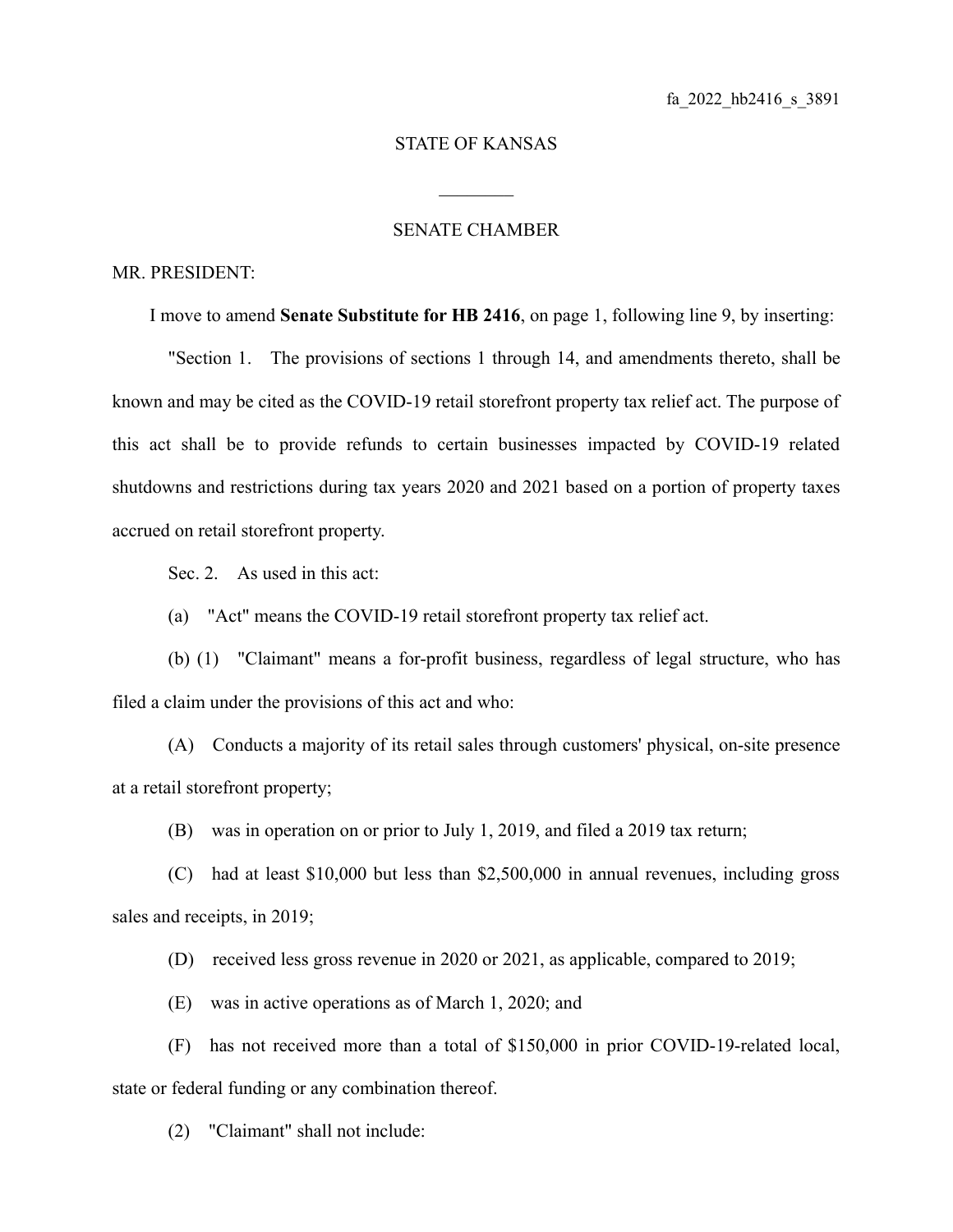(A) Grocery stores and pharmacies;

(B) hardware stores and home improvement businesses;

(C) retail liquor stores;

(D) manufacturers and food processors;

(E) schools, such as pre-kindergarten, kindergarten through grade 12, post-secondary, higher education, technical education and training;

(F) hospitals and healthcare providers, including, but not limited to, physicians, surgeons, psychologists and psychoanalysts, but not including personal services providers such as massage therapists and chiropractors;

(G) property management and real estate services, including owners or operators of short-term rental properties;

(H) professional services, including, but not limited to, accounting, insurance, legal, financial services and firms, information technology, engineering and architecture;

(I) agriculture and aquaculture producers, including farms, ranches and fisheries, but not including their retail storefronts used to conduct retail sales to customers;

(J) hosts or operators of a vacation or short-term rental unit;

(K) passive businesses, investment companies and investors who file a schedule E on their individual tax returns;

(L) financial businesses primarily engaged in the business of lending, such as banks, finance companies and factoring companies;

(M) cable companies, telephone companies, utilities and other similar businesses; and

(N) energy production, generation and distribution companies.

(3) When a retail storefront is occupied by two or more businesses and more than one of the businesses is able to qualify as a claimant, the businesses may determine between them as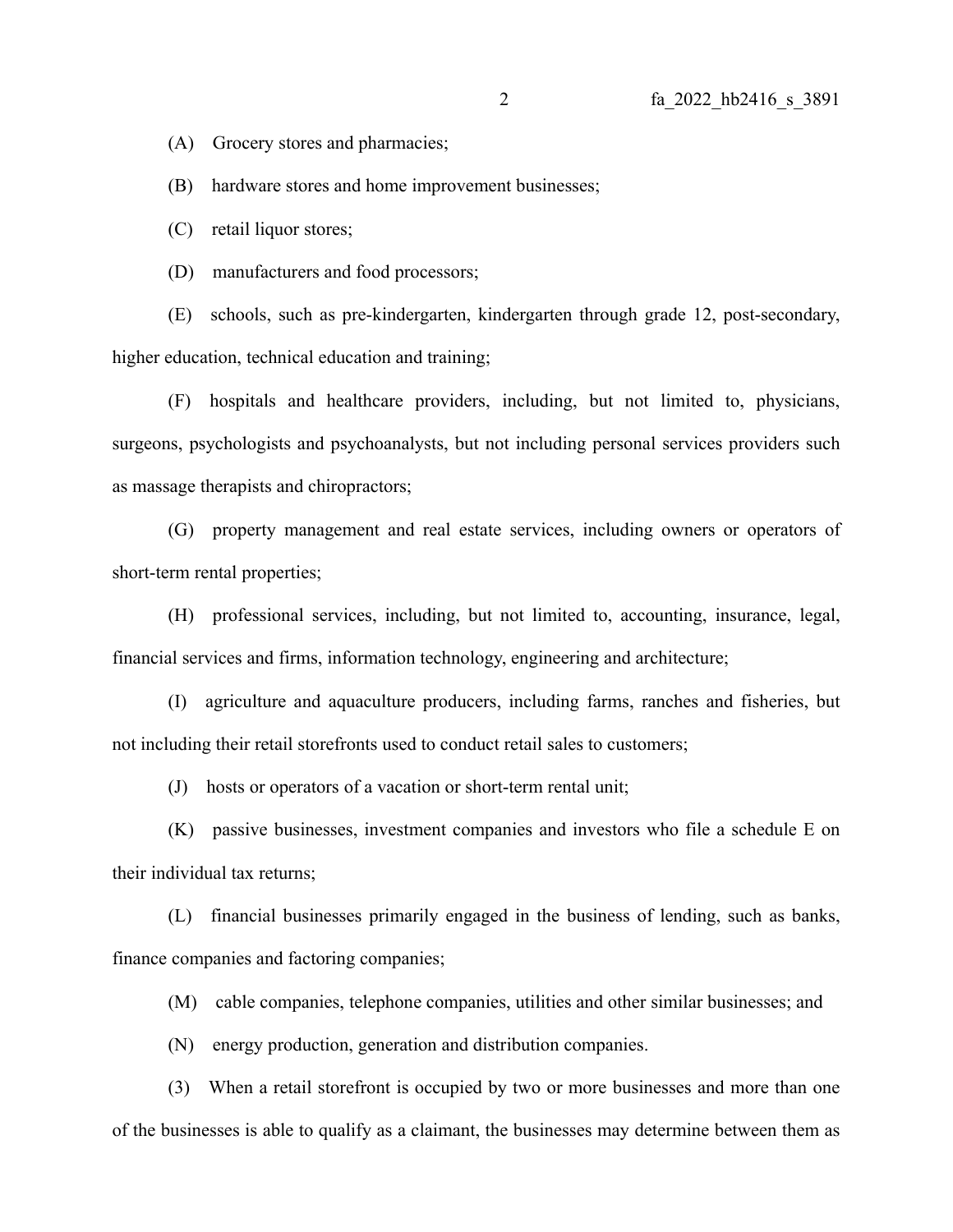to whom the claimant will be. If they are unable to agree, the matter shall be referred to the secretary of revenue whose decision shall be final.

(c) "Gross rent" means the rental paid at arm's length solely for the right of occupancy of a retail storefront paid to a landlord, as expressly set out in the rental agreement, exclusive of charges for any utilities, services, furniture and furnishings or personal property appliances furnished by the landlord as a part of the rental agreement, whether or not expressly set out in the rental agreement. Whenever the director of taxation finds that the landlord and tenant have not dealt with each other at arm's length and that the gross rent charge was excessive, the director may adjust the gross rent to a reasonable amount for the purpose of the claim.

(d) "Property taxes accrued" means property taxes, exclusive of special assessments, delinquent interest and charges for service, levied on a claimant's retail storefront in 2020 or 2021, as applicable, by the state of Kansas and the political and taxing subdivisions of the state. When a retail storefront is owned by two or more persons or entities as joint tenants or tenants in common and one or more of the persons or entities is not a part of claimant's business, "property taxes accrued" is that part of property taxes levied on the retail storefront that reflects the ownership percentage of the claimant's business. For purposes of this act, property taxes are "levied" when the tax roll is delivered to the local treasurer with the treasurer's warrant for collection. When a claimant owns its retail storefront part of a calendar year, "property taxes accrued" means only taxes levied on the retail storefront when both owned and occupied as a retail storefront by the claimant's business at the time of the levy, multiplied by the percentage of 12 months that the property was owned and occupied by the business as its retail storefront in the year. When a business owns and occupies two or more different retail storefronts in the same calendar year, property taxes accrued shall be the sum of the taxes allocable to those several properties while occupied by the business as its retail storefront during the year. Whenever a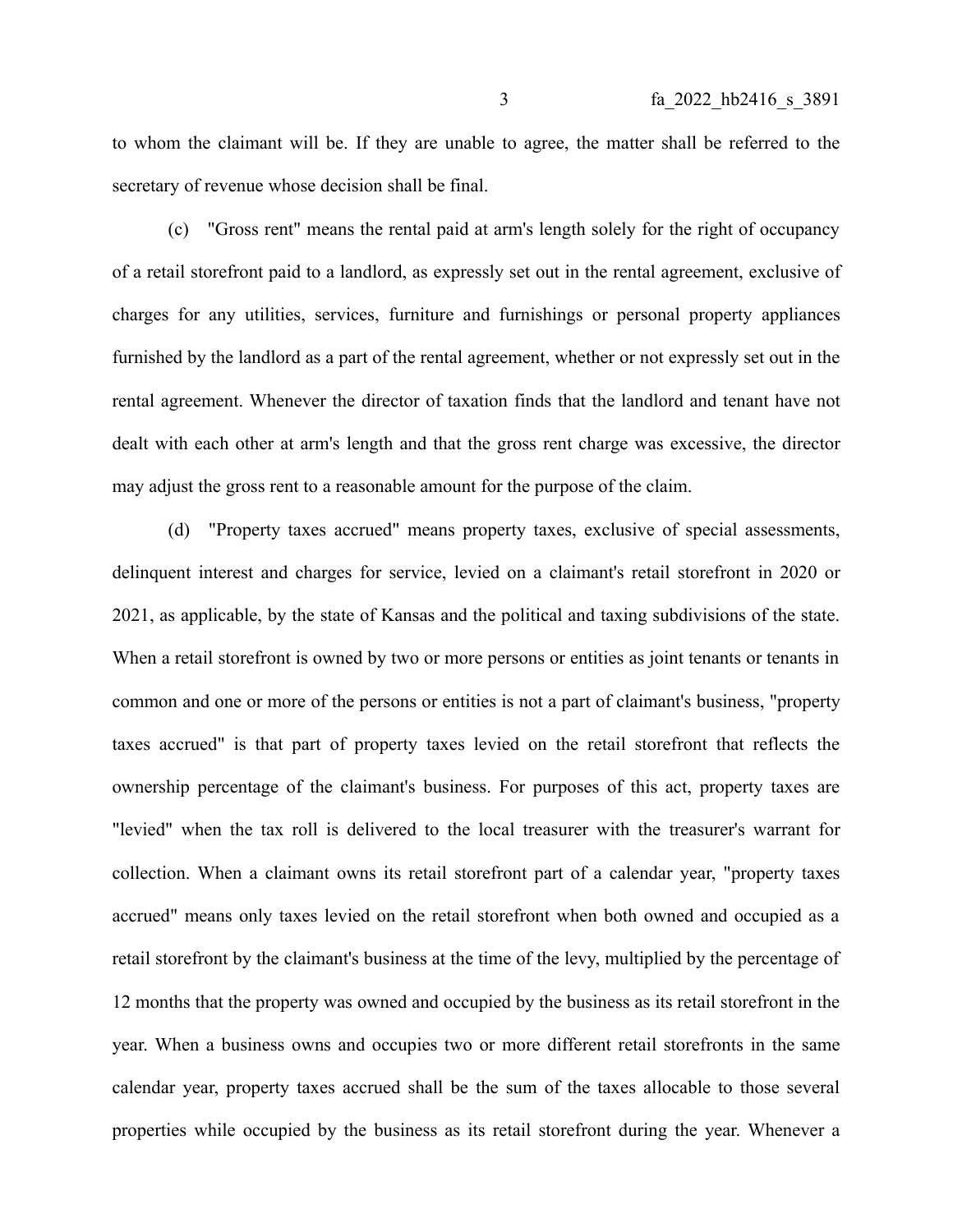retail storefront is an integral part of a larger unit such as a multi-purpose or multi-retail storefront building, property taxes accrued shall be that percentage of the total property taxes accrued as the value of the retail storefront is of the total value. For the purpose of this act, the word "unit" refers to that parcel of property covered by a single tax statement of which the retail storefront is a part.

(e) "Rent constituting property taxes accrued" means 15% of the gross rent actually paid in cash or its equivalent in 2020 or 2021, as applicable, by a claimant solely for the right of occupancy of a retail storefront on which ad valorem property taxes were levied in full for that year. When a claimant occupies two or more different retail storefronts in the same calendar year, rent constituting property taxes accrued shall be computed by adding the rent constituting property taxes accrued for each property rented by the claimant while occupied by the claimant as its retail storefront during the year.

(f) "Retail storefront" means the real property in this state, whether owned or rented, that is occupied by the claimant's business and where the claimant conducts retail sales through customers' physical, on-site presence. "Retail storefront" may consist of a part of a multi-purpose or multi-retail storefront building. "Owned" includes a vendee in possession under a land contract, a life tenant, a beneficiary under a trust and one or more joint tenants or tenants in common.

Sec. 3. (a) For tax years 2020 and 2021, a claimant shall be eligible for a claim for refund under this act if the claimant's eligible business operated at the retail storefront was operationally shut down or restricted by a COVID-19-related order or action imposed by the state, a local unit of government or a local health officer, including, but not limited to, by an executive order issued by the governor pursuant to K.S.A. 48-925, and amendments thereto, or any action taken by a local unit of government related to a state of disaster emergency declared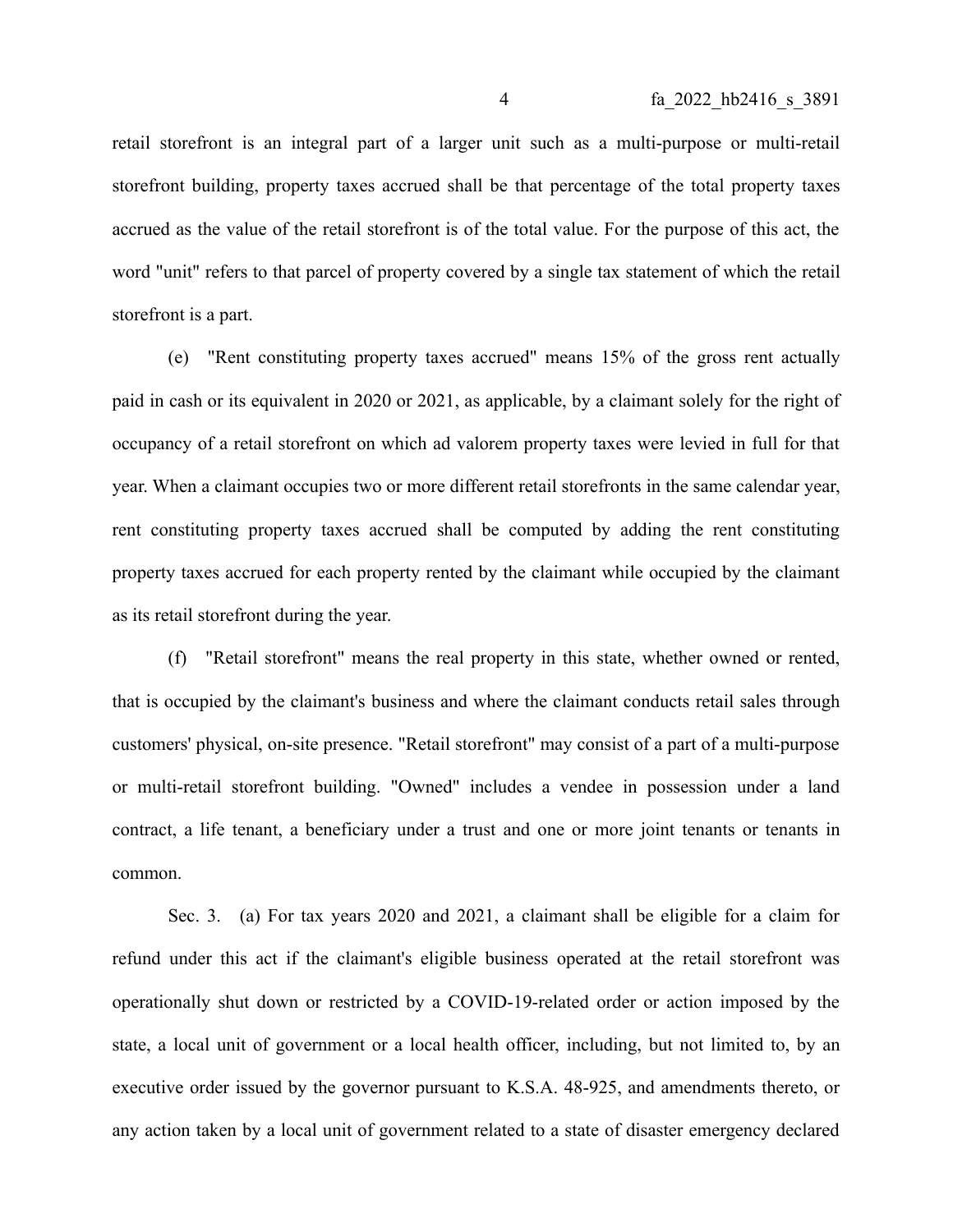pursuant to K.S.A. 48-924, and amendments thereto, or a state of local disaster emergency declared pursuant to K.S.A. 48-932, and amendments thereto.

(b) The amount of refund under this act shall be equal to 33% of the COVID-19 qualifying sum. The COVID-19 qualifying sum shall be the sum of the COVID-19 ordered shutdown days gross rebate amount calculated pursuant to subsection (c) and the COVID-19 ordered restricted operations days gross rebate amount calculated pursuant to subsection (d).

(c) The COVID-19 ordered shutdown days gross rebate amount shall be the amount of the claimant's property taxes accrued or rent constituting property taxes accrued for the tax year divided by the applicable factor set forth in the following schedule:

| Number of ordered<br>shutdown days | Divide property taxes accrued<br>or rent constituting property taxes<br>accrued by: |
|------------------------------------|-------------------------------------------------------------------------------------|
| 91 or more                         | 3                                                                                   |
| 61 to 90                           | $\overline{4}$                                                                      |
| $31$ to 60                         | 6                                                                                   |
| 1 to 30                            | 12                                                                                  |

(d) The COVID-19 ordered restricted operations days gross rebate amount shall be the amount of the claimant's property taxes accrued or rent constituting property taxes accrued for the tax year divided by the applicable factor set forth in the following schedule:

| Number of ordered<br>restricted operations days | Divide property taxes accrued<br>or rent constituting property taxes<br>accrued by: |  |
|-------------------------------------------------|-------------------------------------------------------------------------------------|--|
| 211 or more                                     | 2                                                                                   |  |
| 181 to 210                                      | 2.289                                                                               |  |
| 151 to 180                                      | 2.667                                                                               |  |
| 121 to 150                                      | 3.2                                                                                 |  |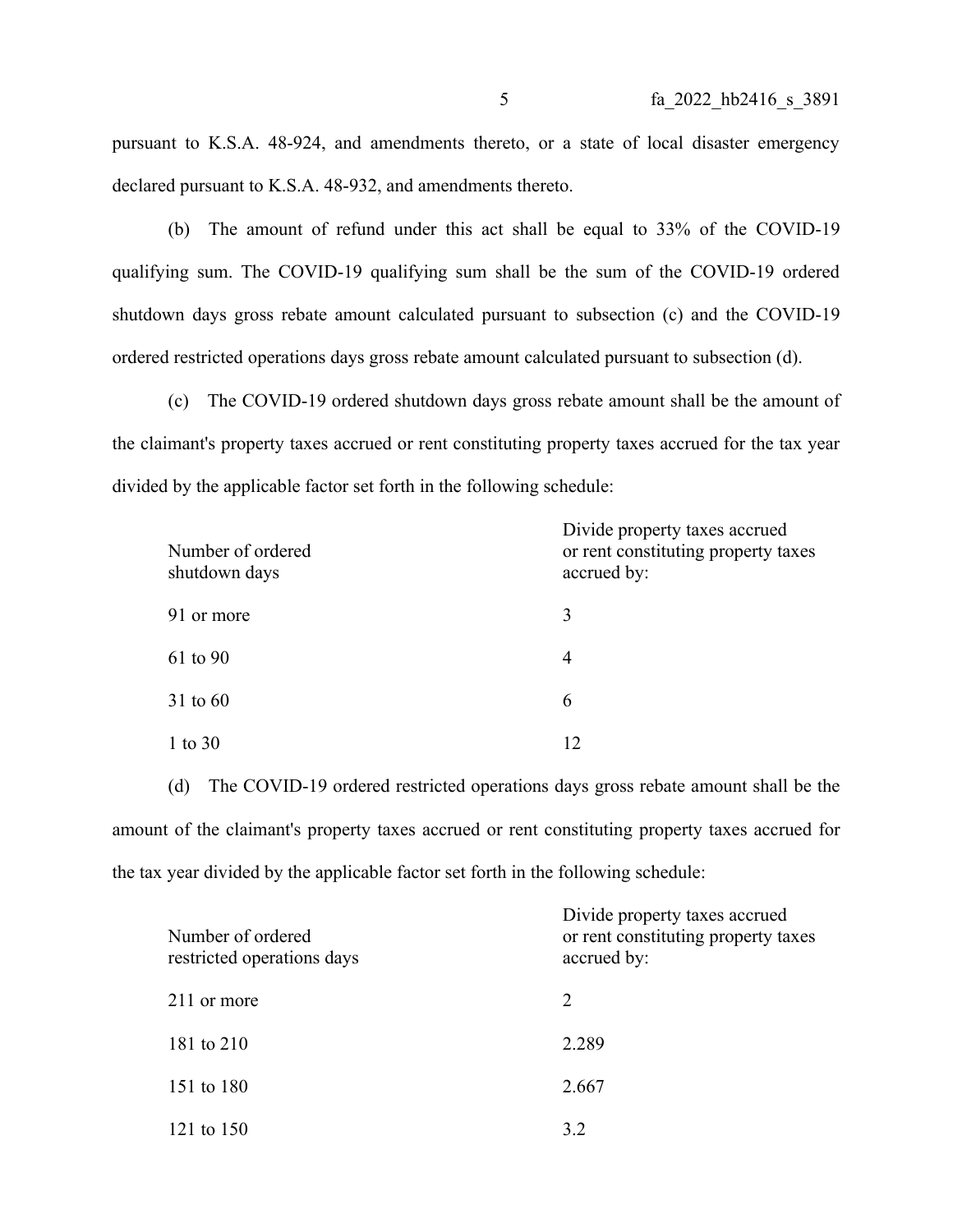|           | 6              | fa 2022 hb2416 s 3891 |
|-----------|----------------|-----------------------|
| 91 to 120 | $\overline{4}$ |                       |
| 61 to 90  | 5.333          |                       |
| 31 to 60  | 8              |                       |
| 1 to 30   | 16             |                       |

(e) For purposes of subsections (c) and (d), an eligible calendar day may be counted only once as either an ordered shutdown day or an ordered restricted operations day.

(f) A claimant with a qualifying business at a retail storefront that ceased operations after March 1, 2020, and before January 1, 2021, is eligible for a rebate only for tax year 2020.

(g) The maximum amount of a refund that may be claimed by a claimant in any single tax year pursuant to this act shall be \$7,500.

Sec. 4. A claimant may claim property tax relief under this act with respect to property taxes accrued or rent constituting property taxes accrued and, after audit by the director of taxation with respect to this act, the allowable amount of such claim shall be paid, except as otherwise provided in section 9, and amendments thereto, to the claimant from the income tax refund fund. Such payment shall be made upon warrants of the director of accounts and reports pursuant to vouchers approved by the director of taxation or by any person designated by the claimant, but no warrant issued shall be drawn in an amount of less than \$5. No interest shall be allowed on any payment made to a claimant pursuant to this act.

Sec. 5. Only one claimant per retail storefront per year shall be entitled to relief under this act.

Sec. 6. For tax years 2020 and 2021, no claim shall be paid or allowed unless such claim is filed with and in the possession of the department of revenue on or before April 15, 2023, except that the director of taxation may extend the time for filing any claim or accept a claim filed after the filing deadline when good cause exists, if the claim has been filed within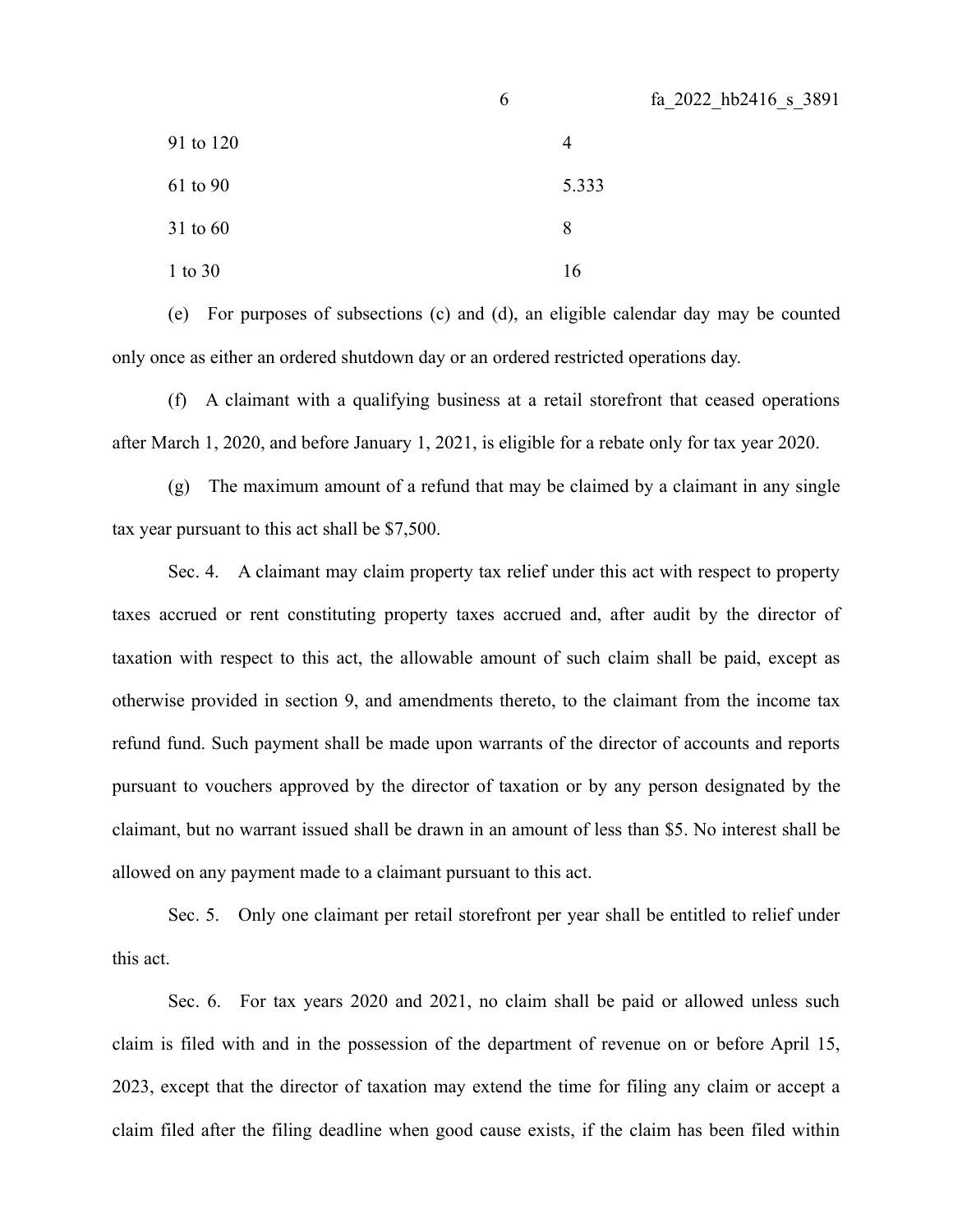four years of the deadline.

Sec. 7. (a) In administering this act, the director of taxation shall make available suitable forms with instructions for claimants.

(b) The secretary of revenue is hereby authorized to adopt such rules and regulations as may be necessary for the administration of the provisions of this act.

Sec. 8. (a) Every claimant under this act shall provide to the director of taxation, in support of a claim, reasonable proof of eligibility for the refund.

(b) Every claimant who is a retail storefront owner, or whose claim is based wholly or partly upon retail storefront ownership at some time during the calendar year, shall supply to the director of taxation, in support of a claim, the amount of property taxes levied upon the property claimed as a retail storefront and a statement that the property taxes accrued used for purposes of this act have been or will be paid by the claimant. Upon request by the director, such claimant shall provide a copy of the statement of property taxes levied upon the property claimed as a retail storefront.

(c) Every claimant who is a retail storefront renter, or whose claim is based wholly or partly upon retail storefront rental at some time during the calendar year, shall supply to the division, in support of a claim, a statement prescribed by the director certifying the amount of gross rent paid and that ad valorem property taxes were levied in full for that year on the property, all or a part of which was rented by the claimant.

(d) The information required to be furnished under subsection (b) or (c) shall be in addition to that required under subsection (a).

Sec. 9. (a) The amount of any claim otherwise payable under this act may be applied by the director of taxation against any liability outstanding on the books of the department of revenue against the claimant in the year that the claim relates.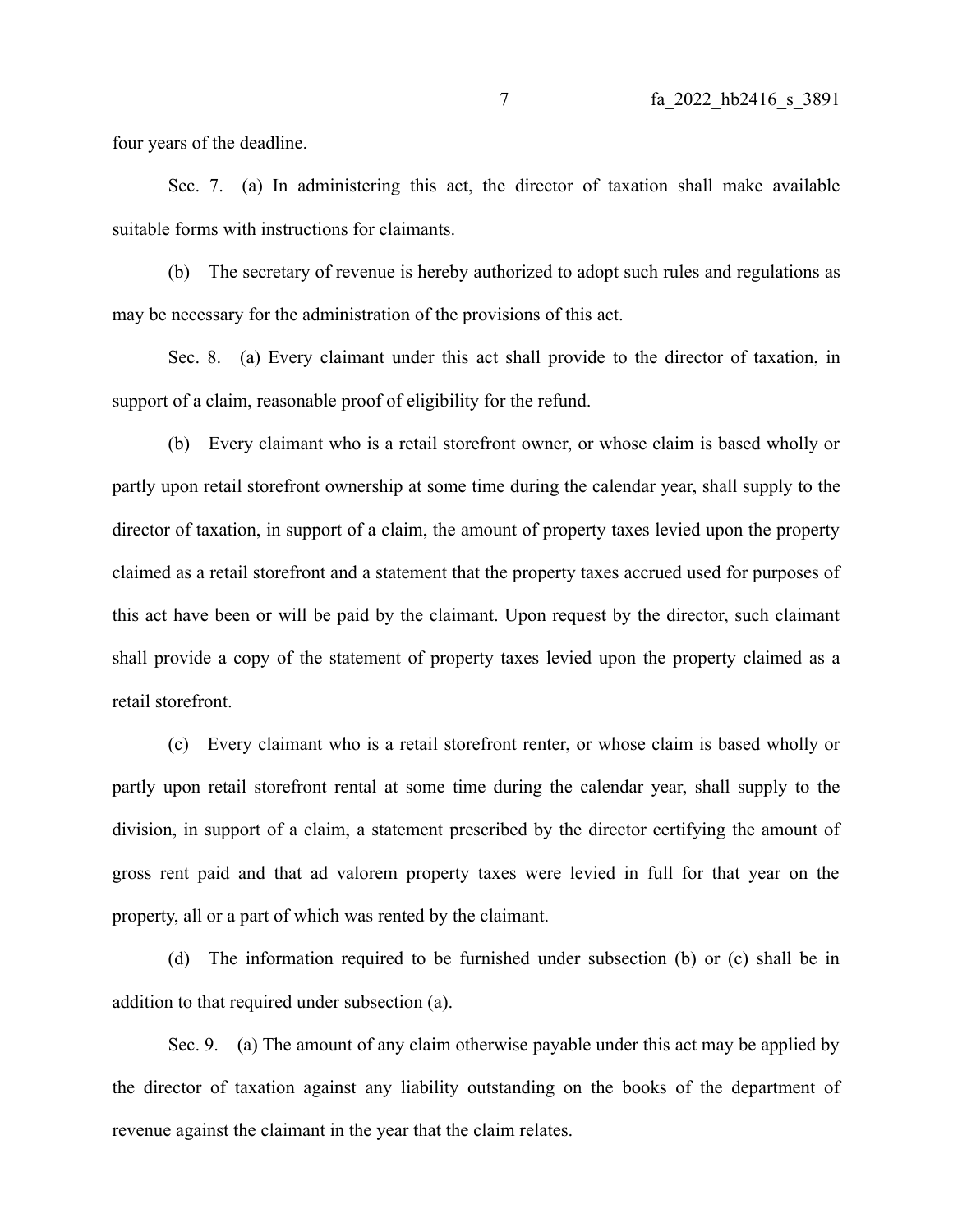(b) If there are delinquent property taxes for tax year 2020 or 2021 on a retail storefront owned by the claimant, the refund shall be paid to the county treasurer of the county in which such retail storefront is located and applied to such delinquent property taxes.

Sec. 10. If there are delinquent property taxes for a tax year commencing prior to January 1, 2020, on a retail storefront owned by the claimant, the claimant shall not be eligible for the refund pursuant to this act for such retail storefront.

Sec. 11. In any case in which it is determined that a claim is or was excessive and was filed with fraudulent intent, the claim shall be disallowed in full, and, if the claim has been paid, the amount paid may be recovered by assessment as income taxes are assessed, and such assessment shall bear interest from the date of payment or credit of the claim, until recovered, at the rate of 1% per month. The claimant in such case and any person who assisted in the preparation or filing of such excessive claim or supplied information upon which such excessive claim was prepared, with fraudulent intent, shall be guilty of a class B misdemeanor. In any case in which it is determined that a claim is or was excessive and was negligently prepared, 10% of the corrected claim shall be disallowed, and, if the claim has been paid, the proper portion of any amount paid shall be similarly recovered by assessment as income taxes are assessed, and such assessment shall bear interest at the rate of 1% per month from the date of payment until recovered. In any case in which it is determined that a claim is or was excessive due to the fact that the claimant neglected to include certain income received during the year, the claim shall be corrected and the excess disallowed, and, if the claim has been paid, the proper portion of any amount paid shall be similarly recovered by assessment as income taxes are assessed.

Sec. 12. A claim shall be disallowed if the director of taxation finds that the claimant received title to such claimant's retail storefront primarily for the purpose of receiving benefits under this act.